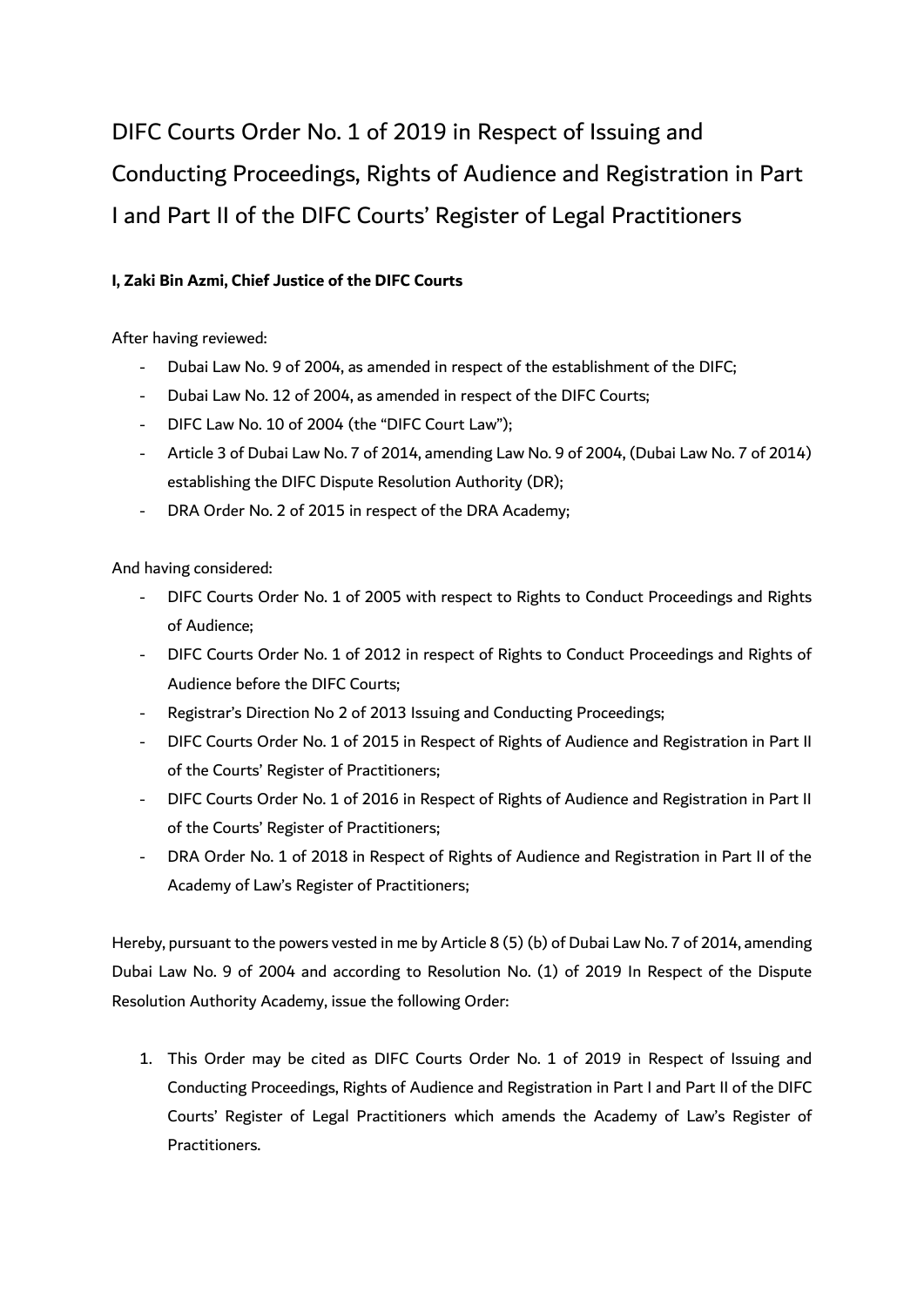- 2.1 All legal practitioners registered in the Academy of Law's Register of Legal Practitioners prior to the transfer of the register to the DIFC Courts shall continue to be registered.
- 2.2 All appointments of officers made by the DRA Academy or pursuant thereto shall continue to be deemed duly appointed.
- 3. The DIFC Courts maintain a Register of those persons authorised to issue and conduct proceedings and/or to appear before the DIFC Courts on behalf of others. The registration requirements are set out in the Guidelines for Registration of Practitioners, as amended from time to time at the discretion of the Chief Justice of the DIFC Courts.
- 4. The fees in respect of entry in the Register will be published in the Guidelines for the DIFC Courts Register of Legal Practitioners on the DIFC Courts website, as amended from time to time at the discretion of the DIFC Courts.
- 5. The Register of Legal Practitioners is in two Parts:
	- a. Part I: Law firms only
	- b. Part II: Individual with rights of audience before the DIFC Courts
- 6. Entry in Part I is in the name of a firm and the firm provides a list of practitioners employed by the firm who are authorized to issue and conduct proceedings on behalf of the firm.
- 7. A Part II application for entry in the Register must be made to the DIFC Courts, supported by but not limited to the following requirements:
	- a. a declaration that the applicant has a minimum of five years or a minimum of two years oral advocacy experience immediately preceding the date of application; and
	- b. the applicant possesses the right to conduct litigation or a right of audience before the superior courts of the jurisdiction in which he practices; and
	- c. the applicant has sufficient command of the English language and sufficient knowledge of the DIFC Courts laws and procedures in order to conduct proceedings before the Courts.
- 8.1 A minimum of five years' advocacy experience grants full rights of audience and a minimum of two years' experience grants limited rights of audience before the DIFC Courts.
- 8.2 Upon application to the Registrar, an applicant seeking to be registered as a legal practitioner under this Order who successfully completes training programmes that the DIFC Courts has specifically designated from time to time and who meet all other criteria for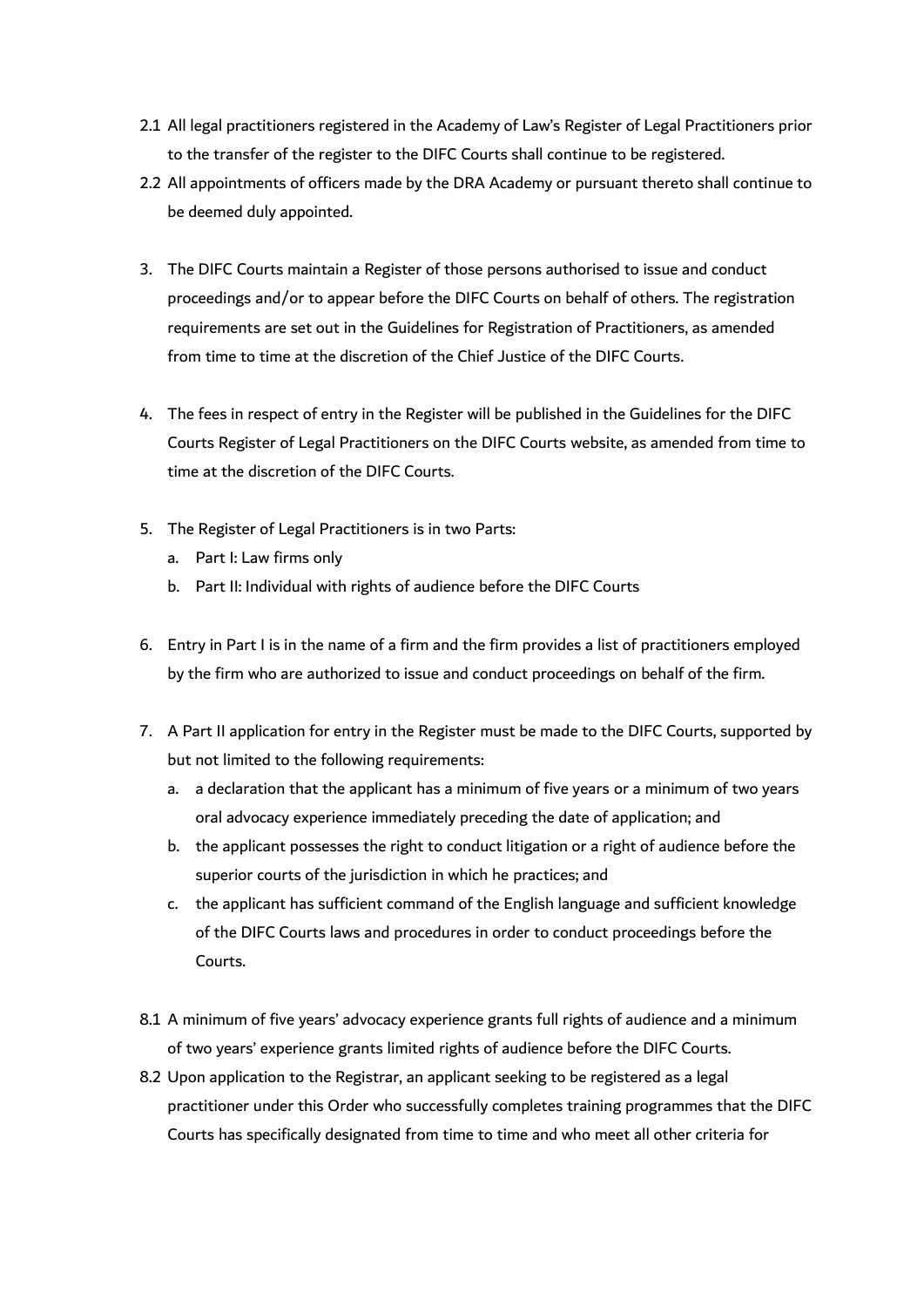admission, may receive two years credit toward achieving limited or full rights of audience before the DIFC Courts.

- 9. A refusal by the DIFC Courts to register an applicant may be reviewed by the Chief Justice.
- 10. With respect to an individual applying for registration in Part II of the Register, the procedure will be as follows:
- a. Registration in Part II of the Register will be provisional<sup>1</sup> until the individual concerned appears before a judge.
- b. The Registrar<sup>2</sup> or Senior Legal Officer<sup>3</sup> shall attend the first hearing<sup>4</sup> and shall either: (i) confirm the applicant's registration as permanent; (ii) refuse the registration, or (iii) request that the applicant consider a training on DIFC Courts Laws and Procedures and/or Advocacy training and/or any other relevant training specified by the DIFC Courts in which case the individual's registration shall remain provisional until the next hearing.
- c. If the Registrar or Senior Legal Officer refuses registration, he must provide reasons for refusal in writing.
- d. In the event of refusal of registration following the first hearing, the individual concerned may lodge a written and reasoned appeal with the Chief Justice if he is not satisfied with the decision of the Registrar, or Senior Legal Officer.
- e. Where an appeal has been lodged with the Chief Justice in accordance with sub-paragraph 10 (d) above, the Chief Justice may take any further steps which he deems appropriate in the circumstances, including: (i) extending the concerned individual's provisional registration for such period as seems fit; (ii) maintaining the decision of the Registrar or Senior Legal Officer which formed the basis of the appeal, and (iii) allowing the appeal and confirming the applicant's registration as permanent. The Chief Justice may decide such appeal on the paper and no evidence will be permitted for the purposes of the appeal other than the transcript of

<sup>&</sup>lt;sup>1</sup> "Provisional" in this context shall be taken to mean that Part II registration will only take full effect following confirmation in accordance with paragraph 10(b) of this Order.

<sup>&</sup>lt;sup>2</sup> Registrar appointed under Article 16 of the DIFC Court Law (DIFC Law No. 10 of 2004) and includes, where the context requires, Senior Registrar(s), Deputy Registrar(s), Assistant Registrar(s), and whichever other Registrars the Chief Justice may deem appropriate to appoint in future.

<sup>&</sup>lt;sup>3</sup> The Senior Legal Officer is a qualified lawyer appointed by the relevant authority to be a Senior Legal Offices with the DIFC Courts. 4 If all Registrars, as well as the Senior Legal Officers are unavailable, see paragraph 11 below for the procedure to be followed.